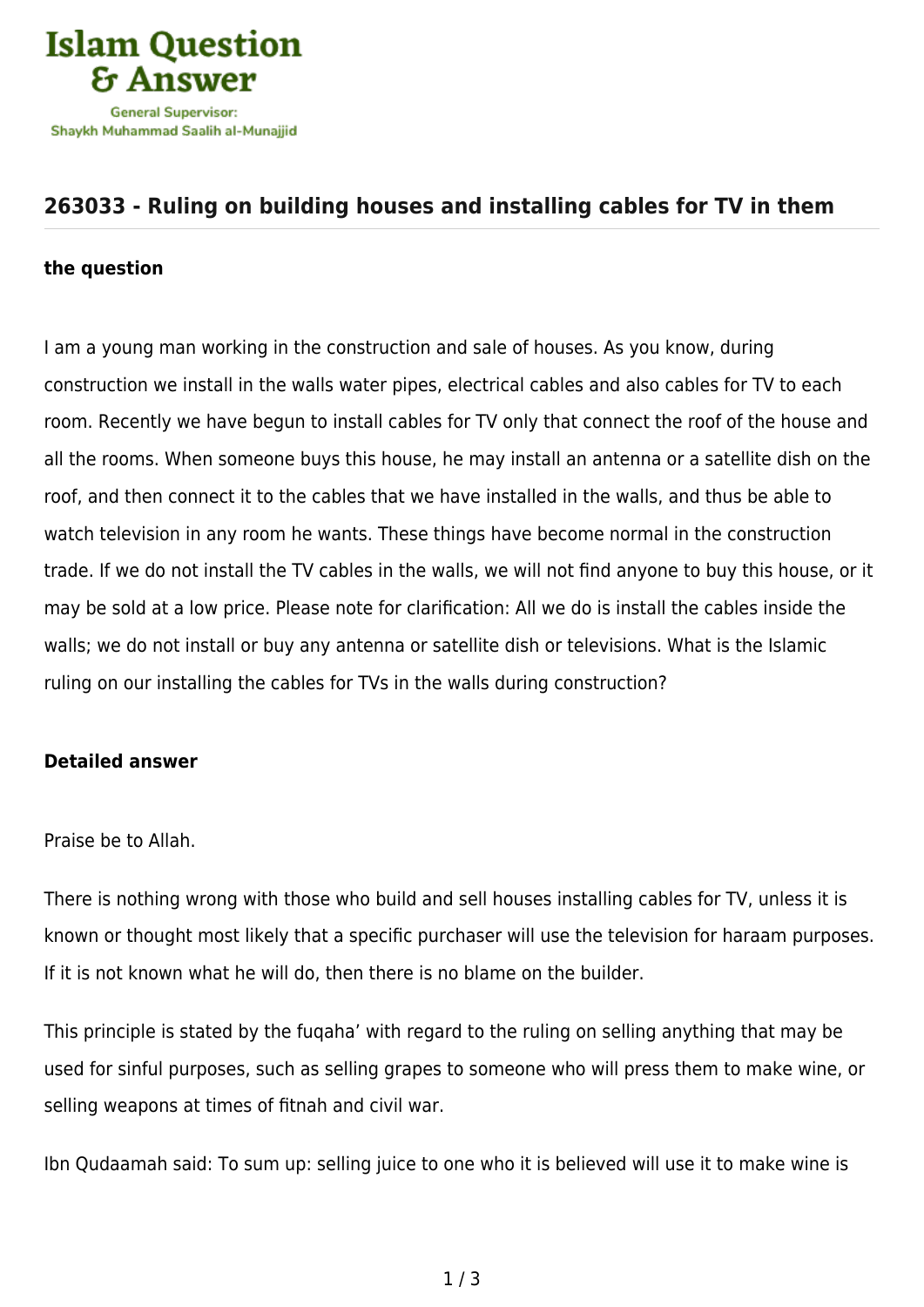

haraam, and ash-Shaafa 'i regarded it as makrooh. Some of our companions stated that if the seller believes that he will use it to make wine, then it is haraam; he only described it as makrooh if there is uncertainty concerning that…

Once this is established, the sale is only haraam and invalid if the seller knows that the purchaser intends to do that, either because he said so, or because of circumstantial evidence which indicates that.

But if it is only a matter of possibility, such as if it is bought by someone who is not known, or by someone who makes both vinegar and wine, and he did not say anything to indicate that he wanted to make wine, then the sale is permissible.

The same ruling applies to everything which may be intended for haraam purposes, such as selling weapons to fighters or bandits, or at the time of fitnah or civil war, or selling female slaves for the purpose of singing or hiring them out for that purpose, or renting his house for wine to be sold in it, or to be used as a church or fire temple, and so on. That is haraam and the transaction is invalid, for the reasons noted above. End quote from al-Mughni (4/154).

It says in al-Mawsoo'ah al-Fiqhiyyah: The majority are of the view that with regard to anything that may be intended for haraam purposes, and any transaction that will lead to sin, it is haraam.

So it is not allowed to sell anything of which it is known that the purchaser intends to use it for some purpose that is not permissible.

End quote from al-Mawsoo'ah al-Fiqhiyyah al-Kuwaitiyyah (9/213).

So if it is known that a specific purchaser intends to use it for haraam purposes, based on something that he said or based on circumstantial evidence, it is haraam to install it for him.

But if nothing is known about the purchaser or his situation, as is the case in your question, then